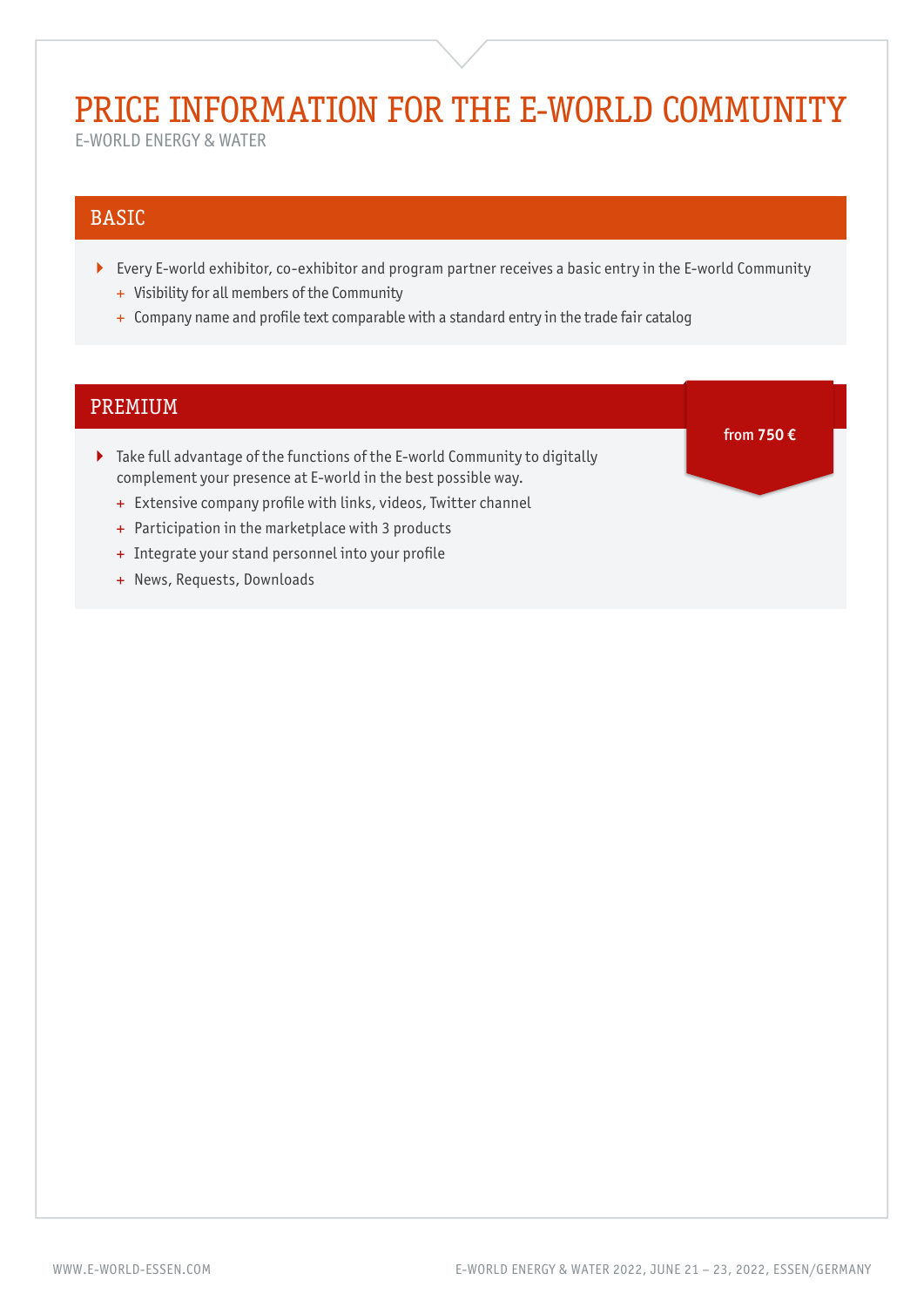

# BILLING DATA

| COMPANY        | CONTACT PERSON (TO BE SHOWN ON INVOICE) | YOUR INTERNAL ORDER NUMBER (IF DESIRED)                                                                                                                           |
|----------------|-----------------------------------------|-------------------------------------------------------------------------------------------------------------------------------------------------------------------|
|                |                                         |                                                                                                                                                                   |
| STREET, NO     | PHONE                                   | DATA PROTECTION NOTICE                                                                                                                                            |
|                |                                         | Your personal data will be used for cooperation. Furthermore, we would like to<br>keep you up-to-date with information on similar products and services by email. |
| ZIP, CITY      | E-MAIL                                  | If you are not interested in this, please let us know. You have the right to object                                                                               |
|                |                                         | to the processing of your data for the abovementioned advertising purposes at<br>any time. To do so, please contact the data protection officer using our postal  |
| <b>COUNTRY</b> | VAT ID NUMBER                           | address or at datenschutz@e-world-essen.com. For further information on how<br>we process your personal data, please read the section on data protection in our   |
|                |                                         | terms and conditions.                                                                                                                                             |



## PRODUCTS IN THE E-WORLD COMMUNITY

### PREMIUM – EXHIBITOR/CO-EXHIBITOR

| 1 Month   | 750.00€   |
|-----------|-----------|
| 3 Months  | 1,650.00€ |
| 12 Months | 4,500.00€ |

### Notes

# IMPORTANT NOTES SIGNATURE

Herewith, the **terms and conditions of participation** and the **special guidelines** relating to the Booth Design are accepted and legally binding. The values of the provided fields are binding, deletions or additions are invalid.

All prices are **before value added tax**, money transfers to: E-world energy & water GmbH, Sparkasse Essen, IBAN: DE11 3605 0105 0000 2692 58, BIC: SPESDE3EXXX

NAME OF AUTHORISED SIGNATORY

CITY, DATE YOUR SIGNATURE

(i) Please sign and send via e-mail to exhibitor@e-world-essen.com or via fax to +49 201 1022-333.